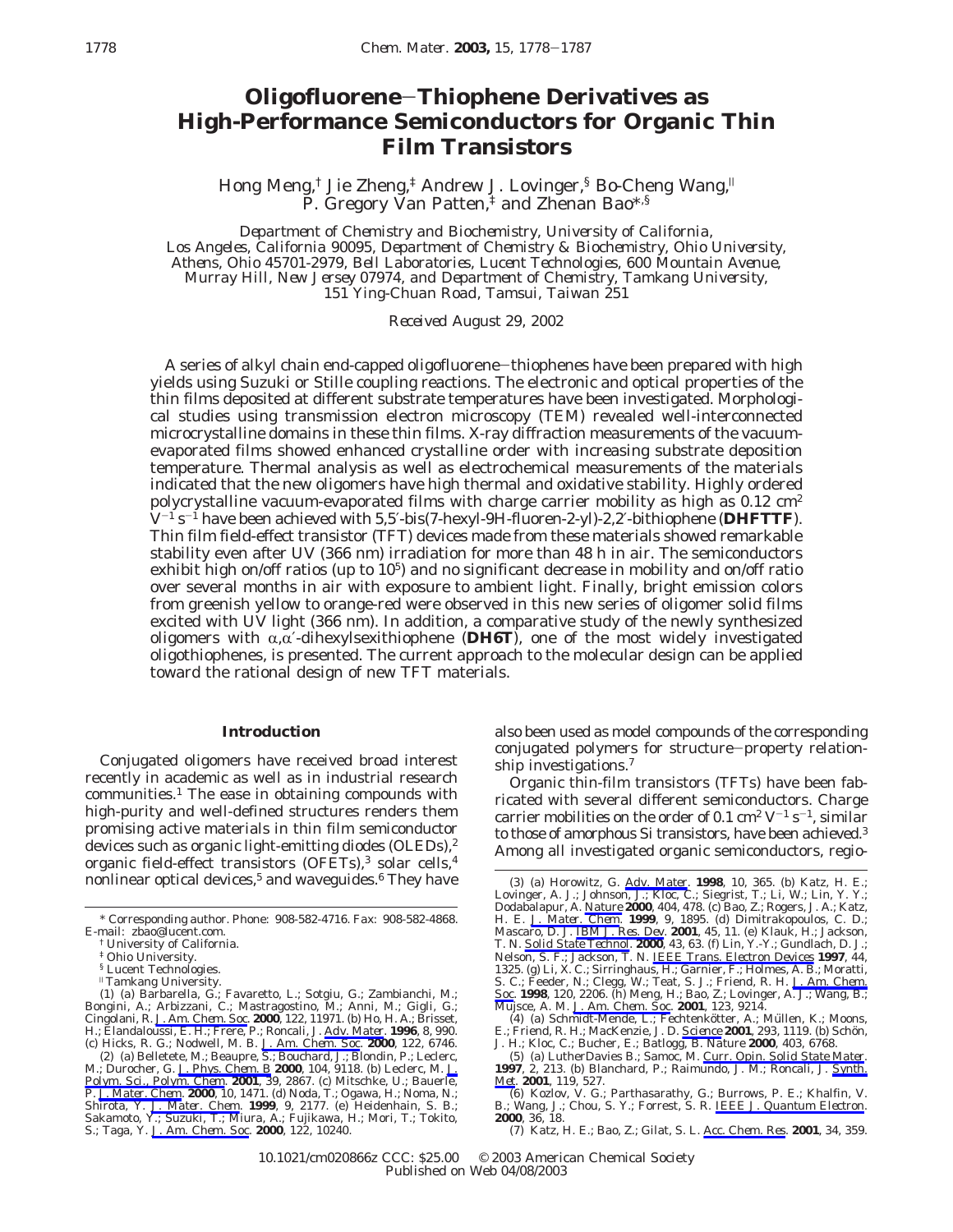**Scheme 1. Chemical Structures of** r**,**r′**-Dihexylsexithiophene (DH6T) and Dihexyl-oligofluorene**[-](http://dontstartme.literatumonline.com/action/showImage?doi=10.1021/cm020866z&iName=master.img-000.png&w=239&h=64)**thiophenes**



regular poly(3-alkylthiophene)s, oligothiophene derivatives, and fused aromatic compounds such as pentacene and tetracene have shown the most promising performance.3 Most of these p-channel semiconductors [hole being the major charge carrier] possess relatively low band gap and a high-energy highest occupied molecular orbital (HOMO) level. Therefore, they are easily oxidized, which results in poor device stability, making them unsuitable for practical electronic circuit applications.7 To address this problem, design and synthesis of organic semiconductors with high charge carrier mobility as well as good stability is desirable. It is generally accepted that the charge carrier transport in organic OFETs is dominated by the hopping mechanism.8 To achieve good performance of OFETs, highly ordered thin films with large interconnected polycrystalline grains are necessary. In addition, to facilitate the charge injection process, the HOMO energy level of the material should match well with the work function of the source or drain electrodes.9 High charge carrier mobility fluorescent organic semiconductors are also interesting for electrically injected lasers.10

Thiophene oligomers are promising charge transport semiconductors. The ease in chemical modification of their structures can potentially allow us to fine-tune their optical and electronic properties. One of the most widely investigated oligothiophenes is  $\alpha, \alpha'$ -dihexylsexithiophene (DH6T)<sup>11</sup> (Scheme 1), which has a reported field-effect mobility of 0.05 cm<sup>2</sup> V<sup>-1</sup> s<sup>-1</sup> with an on/off ratio up to  $10^6$ . However, a significant drawback of oligothiophenes are their low fluorescence and poor stability, especially in solid states.<sup>12</sup> On the other hand, oligofluorenes show much higher fluorescent efficiency and better stability due to their rigid structure and lower HOMO level compared to thiophene oligomers.<sup>2</sup> These materials have been used for LEDs,<sup>2</sup> and recently TFTs from fluorene-containing polymers have been reported.13 However, high mobility was obtained only after the polymer had been annealed in the liquidcrystalline (LC) phase aligned with a rubbed polyimide surface to form a monocrystalline domain.<sup>13</sup>

Our previous results have shown that high field-effect mobility (>0.1 cm<sup>2</sup> V<sup>-1</sup> s<sup>-1</sup>) and stable FETs can be achieved with 5,5′-bis(7-hexyl-9*H*-fluoren-2-yl)-2,2′ bithiophene (**DHFTTF**).3h By adjusting the conjugation length of the thiophene units between the two fluorenes, it is possible to fine-tune the energy level and emission color of the resulting materials. In this work, we continue our effort to design a new series of conjugated oligomers combining the properties of oligofluorenes and oligothiophenes. To facilitate  $\pi-\pi^*$  stacking and increase the solubility of these oligomers in organic solvents, alkyl chains are attached to the 7-position of the two fluorenes (Scheme 1). This is in contrast to the polyfluorenes and oligofluorenes used for light-emitting diodes, in which alkyl chains are substituted at the methylene linkage (9-position) of fluorene to improve its solubility and decrease aggregation.<sup>14</sup> To fine-tune the optical and electronic properties, oligothiophenes ranging from one to four moieties were introduced in conjugated linkage with two fluorene units. In the following sections, detailed synthesis and characterization of these new oligomers and their application in TFTs have been presented. We discuss these results in terms of conjugation length, molecular stability, optical properties, and the device performance. This study may help us to understand the structural relationship of the materials and provide a useful way for the rational design of new transistor materials.

#### **Results and Discussions**

**Synthesis.** Scheme 2 outlines the synthetic steps to prepare fluorene-thiophene oligomers. The syntheses of **DHFTF**, **DHFTTF**, and **DHF3TF** involved Suzuki coupling reactions<sup>15</sup> between the substituted 2-hexylfluorene pinacolato boronic ester **3** and the corresponding dibromo-substituted mono-, bi-, and terthiophene units, respectively. The boronic ester was synthesized via direct cross-coupling between the substituted bromofluorene and bis(pinacolato)diboron. This reaction has been reported to tolerate various functional groups.<sup>16</sup> **DHF4TF** was synthesized using the Stille coupling reaction<sup>17</sup> between 5,5'-bis-tributylstananyl-2,2'-bithiophene and 2-bromo-5-(7-hexyl-9*H*-fluoren-2-yl)thiophene (**5**). The results from elemental analysis and 1H NMR and mass spectrometric (MS) analysis confirmed that the synthesized compounds have the predicted chemical structures. All the oligomer materials are moderately soluble in hot dichlorobenzene and chloroform to allow NMR measurements.

**Thermal Properties.** Thermogravimetric analysis (TGA) reveals that the oligomers are thermally stable, with the onset of decomposition temperatures at 400 °C

<sup>(8) (</sup>a) Sirringhaus, H.; Tessler, N.; Friend, R. H. *Science* **1998**, 280,<br>1741. (b) Katz, H. E.; Lovinger, A. J.; Johnson, J.; Kloc, C.; Siegrist, under nitrogen atmosphere. In contrast, oligothiophene-<br>T.; Li, W.; Lin, Y *Electron Devices* **1997**, *44*, 1325. (d) Katz, H. E.; Bao, Z. *J. Phys. Chem. B* **2000**, *104*, 671. (e) Horowitz, G.; Hajlaoui, M. E. *Adv. Mater.* **2000**, *12*, 1046.

<sup>(9)</sup> Katz, H. E.; Bao, Z. *J. Phys. Chem. B* 2000, 104, 671.<br>(10) Schön, J. H.; Dodabalapur, A.; Kloc, Ch.; Batlogg, B. <u>*Science*</u> **2000**, *290*, 963.

<sup>(11)</sup> Facchetti, A.; Deng, Y.; Wang, A. C.; Koide, Y.; Sirringhaus, H.; Marks, T. J.; Friend, R. H. *Angew. Chem., Int. Ed*. **2000**, *39*, 4547.

<sup>(12)</sup> Yu, W.; Meng, H.; Pei, J.; Huang, W. *J. Am. Chem. Soc*. **1998**, *120*, 11808.

<sup>(13)</sup> Sirringhaus, H.; Wilson, R. J.; Friend, R. H.; Inbasekaran, M.; Wu, W.; Woo, E. P.; Grell, M.; Bradley, D. D. C. *Appl. Phys. Lett.* **2000**, *77*, 406.

<sup>(14) (</sup>a) Sirringhaus, H.; Kawase, T.; Friend, R. H.; Shimoda, T.; Inbasekaran, M.; Wu, W.; Woo, E. P. *Science* **2000**, *290*, 2123. (b) Klarner, G.; Davey, M. H.; Chen, W. D.; Scott, J. C.; Miller, R. D. *Adv. Mater.* **1998**, *10*, 993. (c) Setayesh, S.; Grimsdale, A. C.; Weil, T.; Enkelmann, V.; Mullen, K.; Meghdadi, F.; List, E. J. W.; Leising, G. *J. Am. Chem. Soc.* **2001**, *123*, 946. (d) Miteva, T.; Meisel, A.; Knoll, W.; Nothofer, H. G.; Scherf, U.; Muller, D. C.; Meerholz, K.; Yasuda, A.; Neher, D. *Adv. Mater.* **2000**, *13*, 565.

<sup>(15)</sup> Miyaura, N.; Suzuki, A. *Chem. Rev*. **<sup>1995</sup>**, *<sup>95</sup>*, 2457-2483. (16) Ishiyama, T.; Murata, M.; Miyaura, N. *J. Org. Chem.* **1995**,

*<sup>60</sup>*, 7508-7510.

<sup>(17)</sup> Bao, Z.; Chan, W. K.; Yu, L. *J. Am. Chem. Soc*. **1995**, *117*, 12426.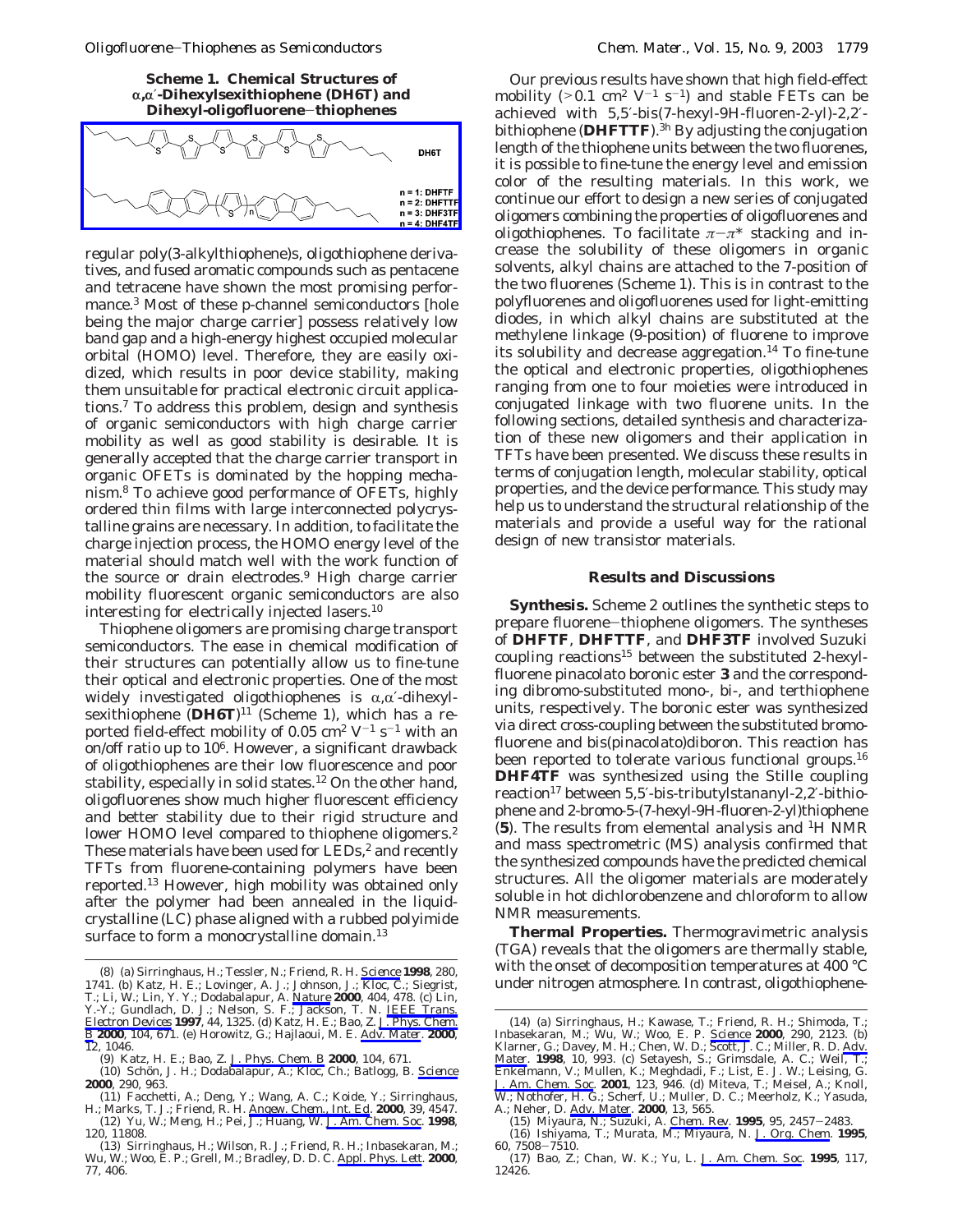



based **DH6T** decomposes at 320 °C under similar conditions.11 The thermal phase transitions of these compounds were analyzed by differential scanning calorimetry (DSC). As expected, the increase of the number of thiophene rings results in the increase of the phase transition temperature. The first major phase transition temperature for **DHFTF**, **DHFTTF**, **DHF3TF**, and **DHF4TF** is 332, 381, 390, and 395 °C, respectively. The corresponding crystallization temperature upon cooling is 322, 368, 381, and 370 °C, for **DHFTF**, **DHFTTF**, **DHF3TF**, and **DHF4TF**, respectively. The thermal transition was clearly observed in **DHFTF**. Figure 1 illustrates the heating process, which includes a phase transition temperature at 332 °C followed by perhaps the liquid crystal to isotropic transition (melting point) at 393 °C (birefringence was observed under a cross-polarized microscope when the sample was heated above 320 °C).

The upper cooling curve shows a slight displacement of the transitions at 382 and 322 °C due to supercooling.18 For the other three oligomers, the second phase transition temperature (melting point) was difficult to determine accurately since they started to decompose during melting. All the materials are crystalline and exhibit clear endothermic peaks during the first and also second heating cycles. The fact that all the materials form crystalline phases indicates that well-ordered films



**Figure 1.** Differential scanning calorimetry (DSC) thermograms of **DHFTF**.

may be formed during thermal evaporation processes. In addition, compared with **DH6T**, which showed crystalline phase transition states with the phase transition temperature at 290, 298, and 318 °C, the new oligomers showed significantly higher phase transition temperatures.

**Transmission Electron Microscopy.** Thin films of the oligomeric materials deposited by vacuum evaporation at different substrate temperatures were examined by transmission electron microscopy (TEM) and electron diffraction. Typical morphologies of our oligomeric materials are seen in Figure 2. In general, all new oligomers showed well-connected crystallites similar to those of **DH6T**. However, unlike **DH6T** and other oligothiophenes, in which the increase of the substrate temperature may eventually cause discontinuities at the grain boundaries, resulting in lower field-effect mobilities,11,19,20 the new oligomers have well-connected grains even as the deposition temperature is increased substantially. At room temperature **DHFTF** [Figure 2a] consists of irregular but well-connected grains in the 100-nm range. When the substrate deposition temperature is raised to 100 °C, the morphology shows a distinct improvement with the introduction of crystallographic faceting and distinct screw dislocations. At 140 °C, the crystals are now large, flat lamellae with dimensions well into the micrometer range. The reason for the charge carrier mobility not being improved significantly for **DHFTF** may be that there is a significant energy barrier between crystals for charge transport because of the fewer nucleation events in these thin films at high temperatures.

For **DHFTTF** [Figure 2b], a similar irregular granular morphology is obtained at 25 °C, which improves in average size to ca. 250 nm at 100 °C. Deposition at even

<sup>(18)</sup> Destri, S.; Khotina, I. A.; Porzio, W. *Macromolecules* **1998**, *31*, 1079.

<sup>(19)</sup> Lovinger, A. J.; Davis, D. D.; Dodabalapur, A.; Katz, H. E. *Chem. Mater*. **1996**, *8*, 2836.

<sup>(20)</sup> Garnier, F.; Yassar, A.; Hajlaoui, R.; Horowitz, G.; Deloffre, F.; Servet, B.; Ries, S.; Alnot, P. *J. Am. Chem. Soc.* **1993**, *115*, 8716.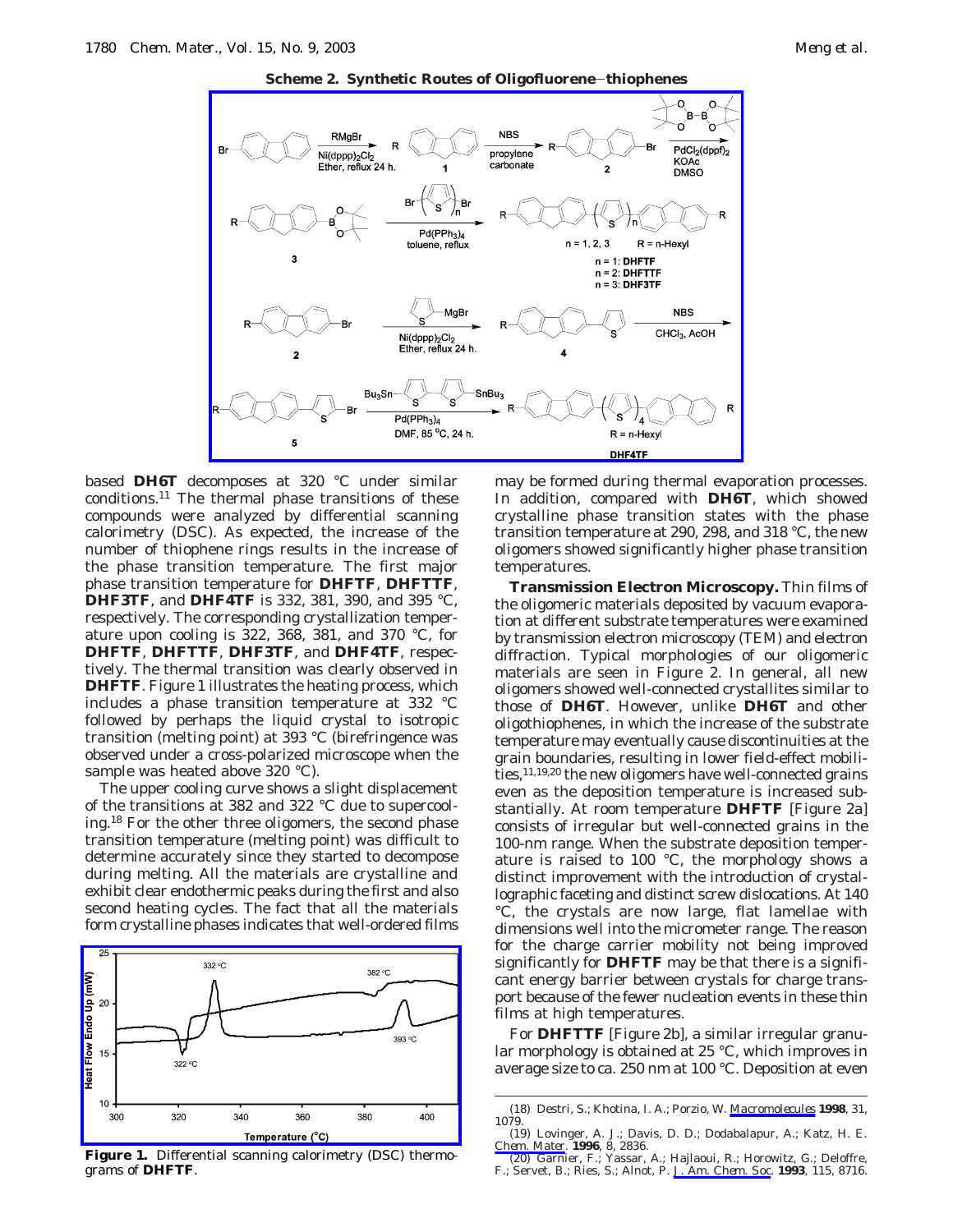

**Figure 2.** Transmission electron micrographs of the films deposited at different temperatures: (a) **DHFTF**; (b) **DHFTTF**; (c) **DHF3TF**; (d) **DHF4TF**.

higher temperatures (140 °C) yields much improved crystals ca. 500 nm in width, with clear faceting, screw dislocations, and terraces. An important point to note is that the crystals are seen to be well-connected, and this accounts for the observed increase in mobility at these high deposition temperatures.

In the case of **DHF3TF**, the morphology is different [see Figure 2c]. At ambient deposition temperature the crystals are rodlike with very poor connectivity. A mixture of rodlike (probably edge-on lamellae) and flat crystals is obtained when the substrate is kept at 140 °C, but the long-range continuity is still poor. Its morphology probably explains the very low mobilities measured under these conditions. Only at the highest temperature of 180 °C are large, well-connected crystalline aggregates obtained, and at these temperatures charge carrier mobility reaches a reasonable value  $(0.025 \text{ cm}^2 \text{ V}^{-1} \text{ s}^{-1}).$ 

Finally, for **DHF4TF** [Figure 2d], the structure at room temperature is again nodular (ca. 80-nm diameter). The morphological improvement at 120 °C, evident in the multilayer terraces and increased crystalline sizes, is accompanied by enhanced mobility. At the highest temperature (180 °C), large (many micrometer) multilayer lamellae are obtained. Their good intercrystalline contacts ensure further increase in mobility. However, because intercrystalline boundaries can be thinner (sometimes a single lamella thick), failures do occur in some devices after a number of cycles.

**X-ray Diffraction.** The X-ray diffraction patterns of all oligomers are similar as shown Figure 3. Generally, all films showed high crystallinity. Preferred orientation



**Figure 3.** X-ray diffractograms of **DHFTTF** films prepared at  $T_D$  of (a) 25 °C and (b) 140 °C and (c) cast from chlorobenzene solution at  $T_D$  of 120 °C.

is clearly inferred through the dominance of peaks at 33-37 Å and the absence of strong peaks in the  $3-5-\text{\AA}$ regions seen in our X-ray diffractograms in the Bragg-Brentano geometry. The former spacing corresponds to the end-to-end packing of molecular chains (such as that of **DHFTTF** seen in the molecular model of Figure 4),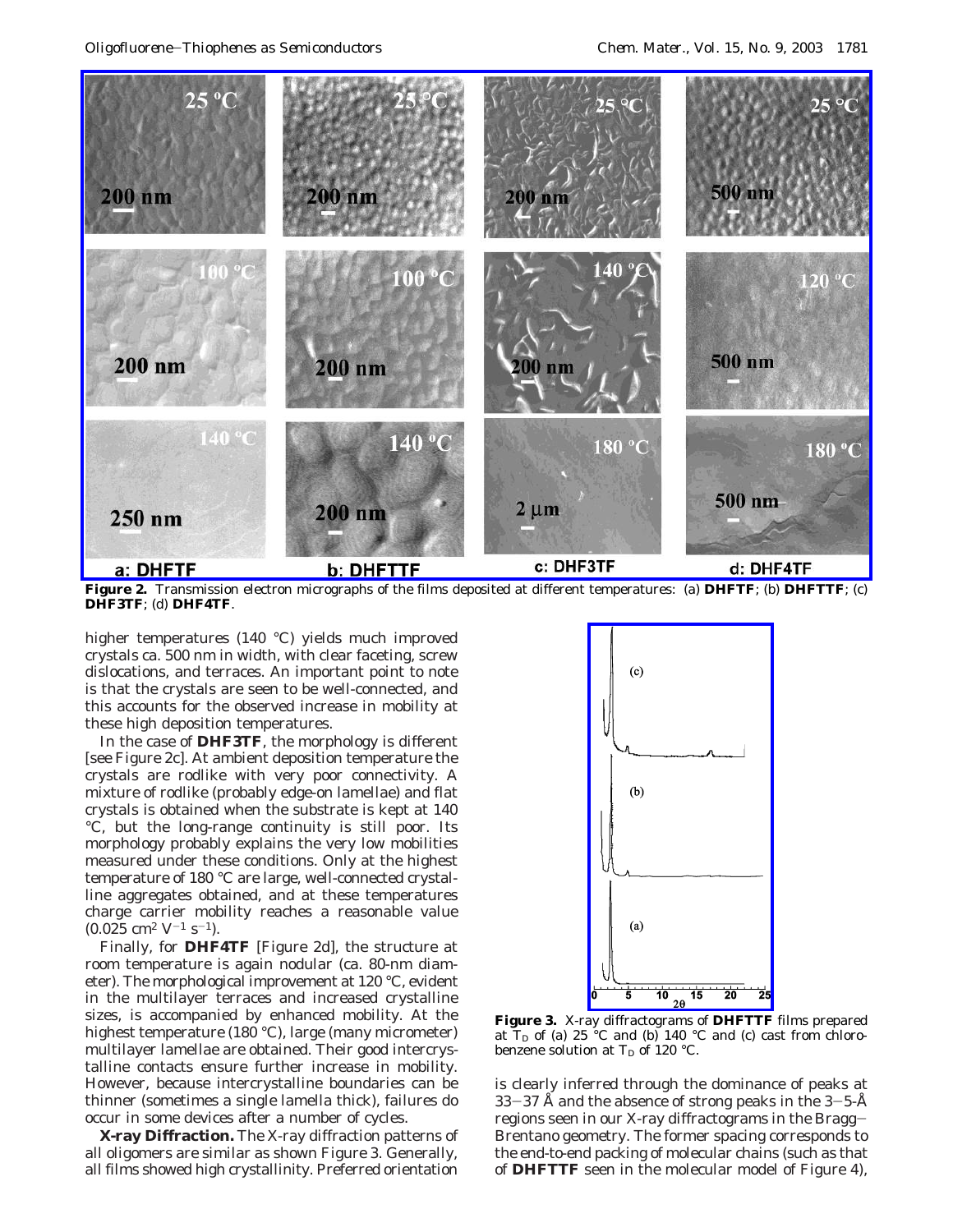

**Figure 4.** Molecular model of **DHFTTF**.

**Table 1. Observed** *d* **Spacings from X-ray Diffraction Data Compared with Calculated Extended Chain Lengths**

|                                                 | -------                      |                                                      |  |
|-------------------------------------------------|------------------------------|------------------------------------------------------|--|
| oligomer                                        | extended<br>chain lengths    | observed<br>$d$ spacing                              |  |
| <b>DHFTF</b><br><b>DHFTTF</b><br>DH3TF<br>DH4TF | 36 Å<br>40 Å<br>44 Å<br>48 Å | 33 Å<br>$34 - 35$ Å<br>$36 - 37$ Å<br>$34 \text{ Å}$ |  |

with the latter to their side-by-side arrangement. These findings indicate an almost orthogonal deposition of molecules onto the substrate. However, some slight chain tilting must be present since the observed *d* spacings (Table 1) are smaller than the corresponding extended chain lengths. The tilting increases with oligomer length, but interestingly, the observed *d* spacings do not increase monotonically. The reason for the latter is not clear and would require synthesis of longer oligomers to probe any trends with the number of thiophene monomers. It is conceivable that an "oddeven effect" might also play a role here: as seen from the model of Figure 4, the alkyl end chains are inclined to opposite sides of the aromatic molecular cores for an even number of thiophene monomers, but would be on the same side for odd number (unless the fluorene units are rotated by 180°).

Figure 3 also shows the diffractogram at a high substrate deposition temperature (which does not display significant improvement over the already excellent preferred orientation), as well as the corresponding diffractogram for a solution deposited film. For the film deposited from solution, there are clear signs of less than perfect orientation: there are additional reflections that do not correspond to multiple orders of the primary 35-Å peak (e.g., one at 5.2 Å arising from the side-byside packing of chains).

**Electronic and Optical Properties.** The UV-vis absorption and photoluminescence (PL) spectra of the vacuum-evaporated oligomer thin films deposited at substrate temperature of about 25 °C are depicted in Figure 5. Two absorption peaks (*λ*max) are observed for each oligomer. The one at longer wavelength is around 325-375 nm corresponding to the  $\pi-\pi^*$  transition of the conjugated oligomer, while the shorter wavelength band (*λ*max <sup>250</sup>-285 nm) originates from the electronic transition of the individual aromatic units. The general

trend of the absorption spectra is the red shift of the *<sup>π</sup>*-*π*\* transition band with increasing number of thiophene rings. The HOMO-LUMO energy gaps (summarized in Table 2), determined by extrapolating the long-wavelength absorption edge, decreases with the increase of *π* conjugation length. All films showed blue shift of the main absorption peaks compared to their diluted chloroform solutions, which suggests an *H*aggregate formation by analogy with previous work.<sup>21</sup>

To compare the relative photoluminescent efficiencies of the oligomers, they were measured in diluted chloroform solutions using perylene in cyclohexane as a reference (100%). In solution, the relative fluorescent quantum efficiencies (QE) of **DHFTF**, **DHFTTF**, **DHF3TF**, and **DHF4TF** are 56%, 25%, 21%, and 19%, respectively. The results indicate that the QE of the oligomers decreases with the increasing of the number of the thiophene moieties. The same trend is also observed in the solid state (both in powder and thin films), as qualitatively shown in Figure 5 (photo inset). Interestingly, **DH6T** shows relatively high QE in solution, which becomes very weak in the solid state (due to Davydov splitting).<sup>20</sup>

The enhanced PL efficiency in the solid state of these oligomers results from the fluorene units or the lower number of thiophene rings in the main conjugated backbone.<sup>22</sup> We also measured the QE of  $\alpha,\alpha'$ -dihexylquaterthiophene (**DH4T**) under similar conditions. In solution, the QE of **DH4T** is 17%, which is lower than that of **DH6T** (28%), whereas in the solid state **DH4T** shows qualitatively higher fluorescence.

**Electrochemistry.** To understand the charge transport properties and the stability of the materials, electrochemistry measurements of the thin films were carried out. Table 2 summarizes the cyclic voltammetric  $(CV)$  data along with band gaps determined from  $UV$ vis spectra as a comparison. All compounds showed two partially reversible oxidation waves, yielding radical cation and dication species as well as one partially reversible reduction wave to afford the radical anions.23 The increased conjugation (from **DHFTF** to **DHF4TF**) results in a decrease of the oxidation potentials and the reduction potentials. Similar behavior has been observed in **DH6T**, which also showed two oxidation waves, but at much lower potentials compared to oligofluorene-thiophenes (Table 2).<sup>23</sup> The relative high oxidation potentials of our oligomers resulted in better oxidation stability of the materials. The HOMO and LUMO levels of the materials were determined using the onset positions of the oxidation and reduction processes according to other literature reports.23 The band gap derived from this method showed good agreement with those obtained from the UV-vis absorption spectra. The determined HOMO levels of the oligomers are in the range of  $-5.39$  to  $-5.06$  eV, which match well with the work function of gold metal.

**FET Device Performance.** Field-effect transistors were made both in bottom contact (semiconductor

<sup>(21)</sup> Nüesh, F.; Grätzel, M. <u>*Chem. Phys*. **1995**, *193*, 1.<br>(22) Liu, B.; Yu, W.; Lai, Y.; Huang, W. <u>*Macromolecules</u> 2000, 33,*</u></u>

<sup>8945.</sup>

<sup>(23) (</sup>a) de Leeuw, D. M.; Simenon, M. M. J.; Brown, A. R.; Einerhand, R. E. F. *Synth. Met.* **1997**, 87, 53. (b) Cervini, R.; Li, X.-C.; Spencer, W. C.; Holmes, A. B.; Moratti, S. C.; Friend, R. H. *Synth.*  $\frac{Met}{1997}$ ,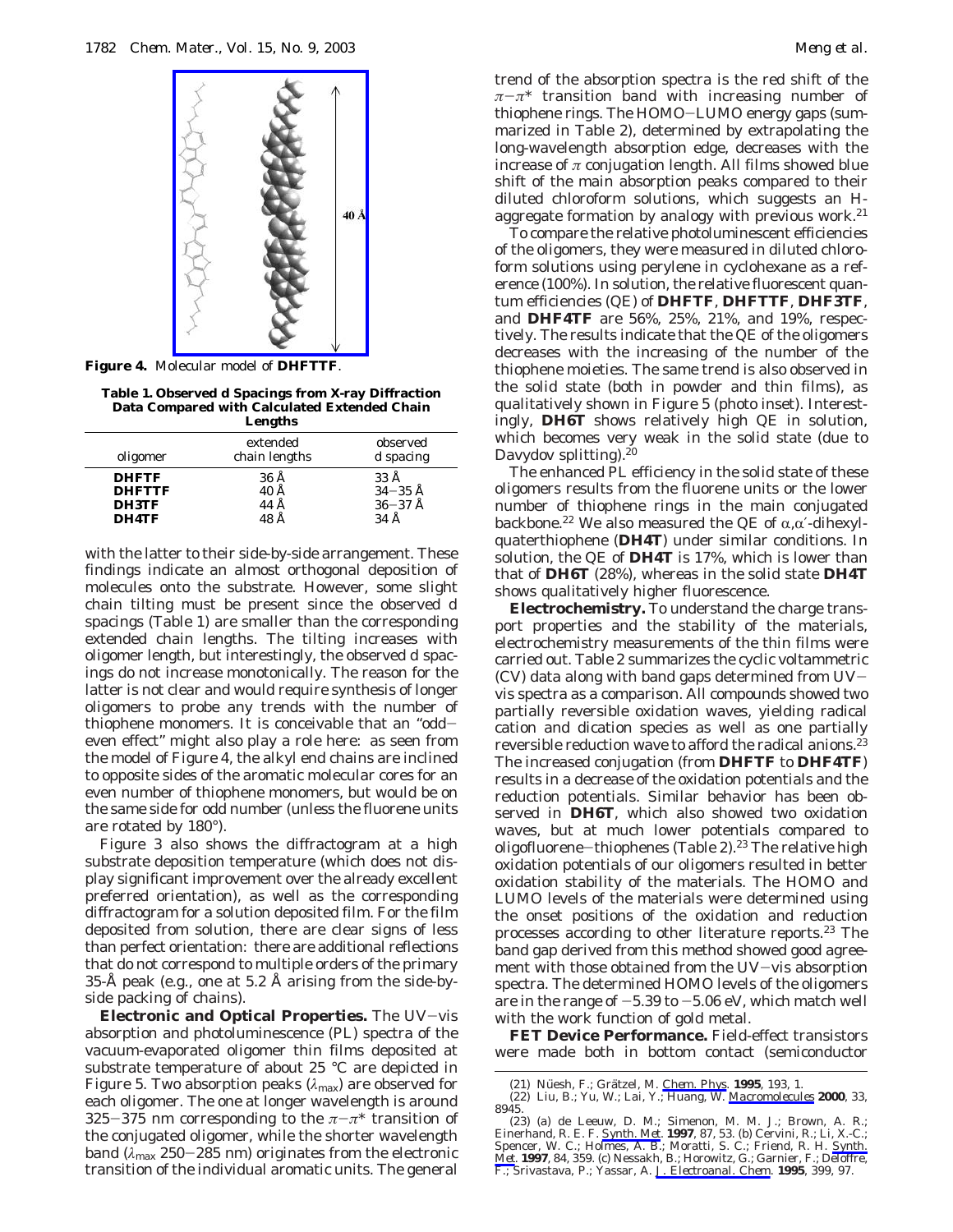

**Figure 5.** (a) UV-vis and (b) PL spectra of the oligomer thin films deposited at RT. (Inserted photo shows corresponding powder emission color of the oligomers excited at 366 nm by a UV lamp. (i) **DHFTF**, (ii) **DHFTTF**, (iii) **DHF3TF**, (iv) **DHF4TF**, (v) **DH6T**, and (vi) **DH4T**. No or very weak emission was observed from (v) **DH6T** or (vi) **DH4T**, respectively.

**Table 2. HOMO and LUMO Energy Levels and Band Gaps Determined from the Optical and Electrochemical Measurements of the Oligomers**

| oligomer      | oxidation<br>$E_{\rm pa}/E_{\rm pc}$<br>(V) <sup>a</sup> | reduction<br>$E_{\rm pc}/E_{\rm pa}$<br>(V) <sup>a</sup> | reduction<br>$Eonset$ (V)<br>LUMO eV | oxidation<br>$Eonset$ (V)<br>HOMO eV      | $\lambda$ onset<br>$E_{\rm g}$ (eV)<br>$UV^b$ | $E_{\rm g}$ (eV)<br>Echem <sup>c</sup> |
|---------------|----------------------------------------------------------|----------------------------------------------------------|--------------------------------------|-------------------------------------------|-----------------------------------------------|----------------------------------------|
| <b>DHFTF</b>  | $+1.15/+0.82$<br>$+1.43/+0.98$                           | not available                                            | $-1.97$<br>$-2.47$                   | $+0.95$<br>$-5.39$                        | 448 nm<br>2.77                                | 2.92                                   |
| <b>DHFTTF</b> | $+1.13/+0.82$<br>$+1.33/+1.21$                           | $-2.46/-2.13$                                            | $-1.91$<br>$-2.53$                   | $+0.92$<br>$-5.36$                        | 468 nm<br>2.65                                | 2.83                                   |
| <b>DHF3TF</b> | $+0.89/+0.79$<br>$+1.26 + 0.96$                          | $-2.13/-2.00$                                            | $-1.79$<br>$-2.65$                   | $+0.64$<br>$-5.08$                        | 536 nm<br>2.31                                | 2.43                                   |
| <b>DHF4TF</b> | $+0.82/+0.75$<br>$+1.09/+1.02$                           | $-2.04/-1.96$                                            | $-1.64$<br>$-2.80$                   | $+0.62$<br>$-5.06$                        | 550 nm<br>2.25                                | 2.26                                   |
| DH6T          | $+0.70/+0.63$<br>$+1.10/+0.77$                           | $-2.03/-1.92$                                            | $-1.81$<br>$-2.63$                   | $+0.51$<br>$-4.95$                        | 511 nm<br>2.42                                | 2.32                                   |
|               |                                                          | $\cdots$<br>$\mathbf{A}$ $\mathbf{A}$ $\mathbf{A}$       | $M$ $OM$ $II$ $A$ $(A$ $0$ $0)$      | $\sim$ $\sim$ $\sim$ $\sim$ $\sim$ $\sim$ | $H = 0.4$                                     |                                        |

**Au** work functions: Au(110), -5.37 eV; Au(100), -5.47 eV; Au(111), -5.31 eV

*<sup>a</sup>* Peak potentials of cathodic (*E*pc) and anodic (*E*pa) peaks, respectively. *<sup>b</sup>* HOMO-LUMO gap (*E*g) measured according to the onset of UV absorption of the deposited films ( $E_{\rm g} = 1240/\lambda_{\rm onset}$  eV). *c* HOMO-LUMO gap ( $E_{\rm g}$ ) according to the equation reported by de Leeuw et al.23

deposited above the drain and source electrodes) and top contact (drain and source electrodes deposited above the semiconducting material) device geometries. The substrate temperatures during deposition  $(T_D)$  for all oligomers were in the range of  $25-180$  °C. The device performance was measured in air and the results are shown in Table 3.

All devices prepared using the bottom contact geometry, in general, showed lower charge carrier mobility than those using the top contact geometry. In some cases, the bottom contact devices did not show any transistor activities. Similar observations have been reported for other FET materials.3 This was attributed to the small charge injection areas and poor nucleation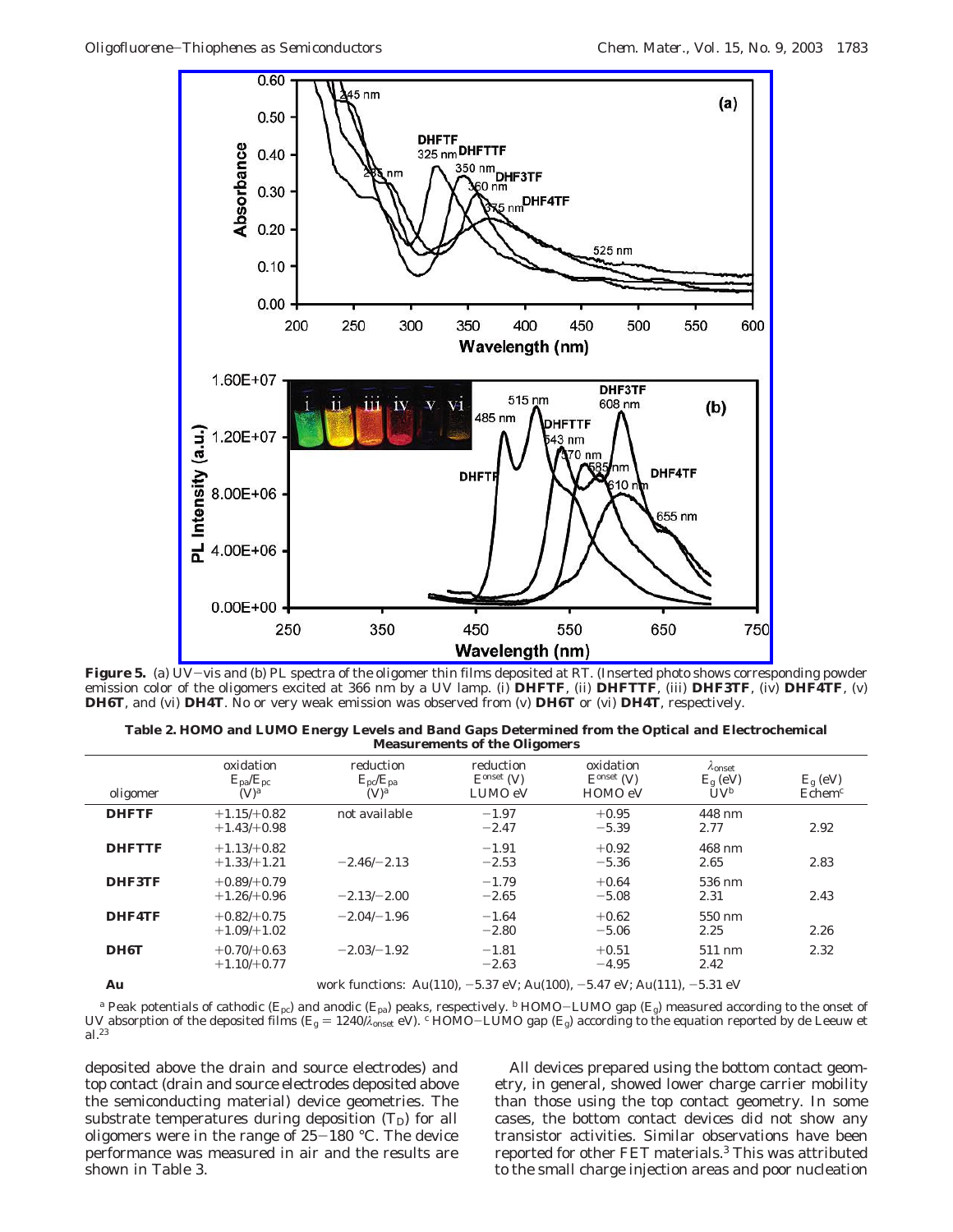**Table 3. Field-Effect Mobilities***<sup>a</sup>* **and On/Off Ratios***<sup>b</sup>* **of the Oligomers Deposited at Different Substrate Temperatures**  $(T<sub>D</sub>)$ 

| on/off<br><b>FET</b><br>on/off<br>on/off<br>$\mu$<br>$\rm cm^2 \ V^{-1} \ s^{-1}$<br>$\rm cm^2\ V^{-1}\ s^{-1}$<br>$\rm cm^2 V^{-1} s^{-1}$<br>$\rm cm^2~V^{-1}~s^{-1}$<br>ratio<br>ratio<br>ratio<br>oligomer<br>structure                                                                                                                                                                                                                                                                                                                                                                                                                                                                                                                                                                                                                                                                                                                                                                                                            | on/off<br>ratio                                                                           |
|----------------------------------------------------------------------------------------------------------------------------------------------------------------------------------------------------------------------------------------------------------------------------------------------------------------------------------------------------------------------------------------------------------------------------------------------------------------------------------------------------------------------------------------------------------------------------------------------------------------------------------------------------------------------------------------------------------------------------------------------------------------------------------------------------------------------------------------------------------------------------------------------------------------------------------------------------------------------------------------------------------------------------------------|-------------------------------------------------------------------------------------------|
|                                                                                                                                                                                                                                                                                                                                                                                                                                                                                                                                                                                                                                                                                                                                                                                                                                                                                                                                                                                                                                        |                                                                                           |
| $2 \times 10^3$<br>$4.7 \times 10^{-3}$<br>$2 \times 10^3$<br>$5.1\times10^{-3}$<br>$5.9\times10^{-3}$<br>$1.2\times10^{-2}$<br>$2 \times 10^3$<br><b>DHFTF</b><br>top<br>$1.0 \times 10^{-3}$<br>$6 \times 10^2$<br>$1.5 \times 10^{-3}$<br>$6.3 \times 10^{-4}$<br>$5 \times 10^2$<br>$3 \times 10^2$<br>$2.0 \times 10^{-3}$<br>bottom<br>$2.5\times10^{-2}$<br>$2\times10^3$<br>$5.6\times10^{-2}$<br>$2\times10^3$<br>$1.1 \times 10^{-1}$<br>$1\times10^5$<br>$1.4 \times 10^{-1}$<br><b>DHFTTF</b><br>top<br>$1.2 \times 10^{-2}$<br>$1 \times 10^3$<br>$1 \times 10^3$<br>$6.0 \times 10^{-2}$<br>$2 \times 10^4$<br>$4.0 \times 10^{-3}$<br>bottom<br>$2.5 \times 10^{-2}$<br>DHF3TF<br>$3.4 \times 10^{-4}$<br>$5.4 \times 10^{-3}$<br>$1 \times 10^3$<br>not active<br>50<br>not active<br>top<br>not active<br>not active<br>not active<br>bottom<br>not active<br>$2.3 \times 10^{-2}$<br><b>DHF4TF</b><br>$1 \times 10^2$<br>$1.7 \times 10^{-2}$<br>$3 \times 10^2$<br>$1\times10^2$<br>$1.4E - 2$<br>$7.6E - 4$<br>top | $1 \times 10^3$<br>$5 \times 10^2$<br>$2\times10^4$<br>$1 \times 10^2$<br>$1 \times 10^2$ |

*a* Mobility is calculated using currents from the saturation regions. *b* On/off ratio is calculated for gate voltages from 0 to  $-100$  V.



**Figure 6.** Drain-source current  $(I_{DS})$  vs drain-source voltage  $(V_{DS})$  characteristic of **DHFTTF** at different gate voltages prepared at a substrate temperature of 140 °C with channel length  $L = 280 \mu m$  and channel width  $W = 4 \text{ mm}$ .

of the organic semiconductor vapor on the electrodes in the bottom contact geometry. The films deposited in the gold electrode region appeared rather nonuniform under an optical microscope.

Figure 6 shows the typical FET characteristic of a TFT made of **DHFTTF** deposited at  $T_D = 140$  °C. All oligomers operated as p-channel transistors in air. The *<sup>I</sup>*-*<sup>V</sup>* characteristics showed standard linear and saturation regions. The drain source current scales nicely with increasing gate voltages. For top-contact devices, the field-effect mobilities are generally higher for films deposited at higher substrate temperatures. This is related to better interconnection between crystals and larger crystallite sizes for films prepared at higher  $T_{\text{D}}$ , which was confirmed by X-ray diffraction patterns and transmission electron micrographs. A similar trend has been reported for other vacuum-evaporated oligomers.<sup>3,7</sup> The effect of substrate temperature during deposition on the charge carrier mobility can be easily seen in Figure 7.

The highest charge carrier mobility among the four oligomers was obtained with **DHFTTF**. **DHFTF** showed higher mobilities at lower deposition temperature (25 °C) than that of **DHF3TF** and **DHF4TF**. However, for films deposited at elevated substrate temperatures, the latter two oligomers showed higher mobilities than those of **DHFTF**. These results indicate that there may exist some relationship between the mobility, the conjugation length, and the deposition temperatures, but a wider range of materials would be needed to confirm the result. The lower on/off ratios of the **DHF3TF** and **DHF4TF** probably are due to their higher HOMO levels (easier to be oxidized) and higher sublimation temperatures, which may cause partial decomposition during deposition. However, the on/off ratio can often be



**Figure 7.** FET top-contact mode charge mobilities of the oligomers at different substrate temperatures.

improved by dielectric surface treatment, repeated purification, and/or patterning of the semiconducting materials.3,11,24

**Solution-Processable FET.** By introduction of the alkyl end groups, the solubility of the oligomers is greatly improved. It is therefore possible to make solution-processable devices by casting from the oligomer solutions.3 We tested thin films of **DHFTTF** cast from hot chloroform (1 mg/mL) or hot chlorobenzene (2 mg/mL) solutions. Uniform well-ordered films (X-ray diffraction pattern shown in Figure 3c) can be formed from chlorobenzene solution with measured charge carrier mobility in the range of  $1.69-2.24 \times 10^{-3}$  cm<sup>2</sup>  $V^{-1}$  s<sup>-1</sup>. These values are lower than those of the devices made from vacuum-evaporated films and reflect the somewhat poorer orientation of the former. The *<sup>I</sup>*-*<sup>V</sup>* characteristic of a solution-cast FET is shown in Figure 8. Optimization of film deposition conditions will be required to achieve better performance.

**Device Stability Test.** To test the stability of the devices, transistors made of **DHFTTF** as the active layer were stored in air with exposure to ambient light in a regular lab environment without any encapsulation for several months with their mobilities and on/off ratios measured periodically. For accelerated testing, a device was exposed to a UV lamp (366 nm, 60 Hz, 0.16 A) for 48 h and tested. Exposure of the devices to air caused only slight changes of their mobilities and on/off ratios even after several thousand hours, while most of the other p-channel organic semiconductors show a much faster decrease in mobility and on/off ratio. The on/off ratio of the exposed device was still on the same order of magnitude as that of the freshly prepared device. The

<sup>(24)</sup> Lovinger, A. J.; Katz, H. E.; Dodabalapur, A. *Chem. Mater*. **1998**, *10*, 3275.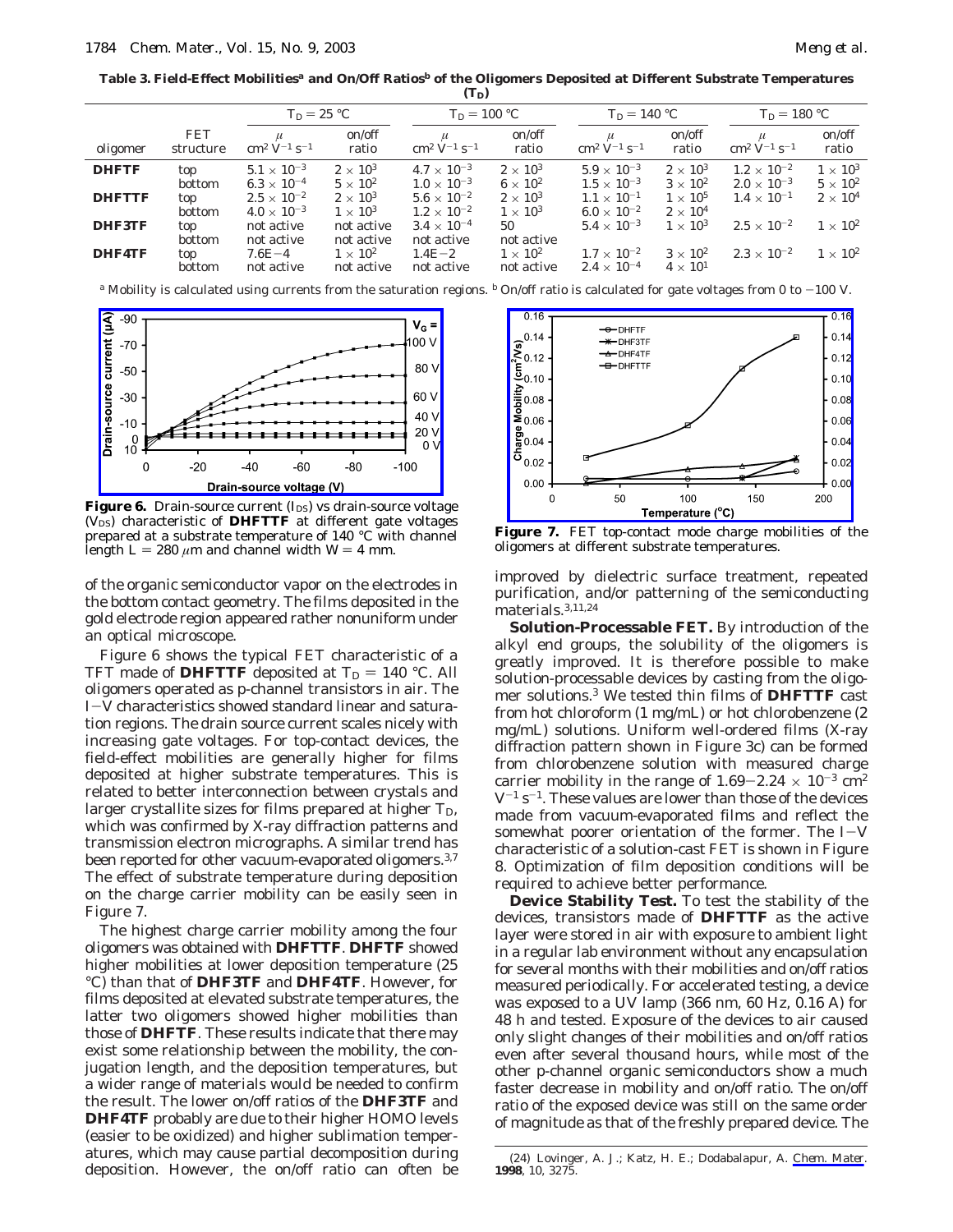

**Figure 8.** *I*<sub>DS</sub> vs *V*<sub>DS</sub> characteristic of DHFTTF cast film at different gate voltages prepared from chlorobenzene solution with  $W/L = 1$ .



**Figure 9.** (a) FT-IR and (b) UV spectra of the thin films of **DHFTTF** before and after UV irradiation.

device, however, did show decreased charge mobility  $(10^{-4}$  cm<sup>2</sup> V<sup>-1</sup> s<sup>-1</sup>) after 24 h of UV exposure in air.

We also measured the FT-IR and UV-vis spectra of **DHFTTF** films exposed to UV light (366 nm, 60 Hz, 0.16 A) for 48 h in air. Figure 9 shows spectra of the thin film before and after UV-light exposure. To our surprise, the 9-position of fluorene did not show signs of photo-oxidation since no vibration peaks from the carbonyl functional group was observed in the FT-IR spectrum. The UV-vis spectrum did show slight changes in the peak absorption intensity, indicating that there may be partial loss of conjugation of the oligomer after 48 h of UV irradiation. This explains why the mobility is lower after UV irradiation, even though not much change has been observed. Compared with **DH6T** and polythiophenes, which decompose quickly (within hours) under UV light exposure, the fluorene-containing oligomers described here exhibited better oxidative stability.

## **Conclusion**

In summary, we have successfully synthesized a series of oligofluorene-thiophenes. The HOMO energy levels of all the materials are in the range of 5.0-5.4 eV, which match well with the work function of the gold electrodes, favoring the charge injection of holes. Highmobility transistors are obtained when the films are deposited at elevated substrate temperatures. The introduction of end substituents favored the ordered arrangement of the molecules, which facilitates the charge transport through  $\pi-\pi^*$  stacking of the molecules. These end groups also improve the material solubility so that solution-processable FETs can be fabricated. Studies of the FET mobility with different oligomer conjugation length indicate that there may exist some relationships between the mobility, the conjugation length, and the deposition temperatures. Future research work is needed to clarify such relationships through investigation of a wider range of compositions of the oligomers. The thermal analyses as well as the electrochemical measurement data indicated that the designed materials showed better thermal and oxidation stability than the corresponding **DH6T**. FET device tests suggest that these new oligomers are good candidates for stable electronic device applications. The emission color of these materials in the solid state ranging from green to red as well as their high mobilities may be useful features for organic laser applications.

The current study indicates that combining high and low band gap units in a conjugated oligomer is a promising approach for realizing high charge transport mobility and good device performance. The oligo(fluorene bithiophene) core studied here is such an example. It provides opportunities to easily vary its end substituents to further improve molecular order and solubility. In addition, some of the oligomers reported here appear to be thermotropic liquid crystals. It may be possible to align these oligomers from their liquid-crystal phase and achieve molecular orientation, which may lead to better performance in thin film electronic devices.

# **Experimental Section**

**General Methods.** Chemical reagents were purchased from Aldrich Chemical Co. unless otherwise stated. All new compounds were characterized by mass spectrometry, elemental analysis (Robertson Microlit Laboratories), and <sup>1</sup>H NMR and <sup>13</sup>C NMR (due to the limited solubility of the new oligomers, their 13C NMRs were not measured). Nuclear magnetic resonance (NMR) spectra were taken on a Bruker 360-MHz spectrometer unless otherwise stated. All chemical shifts were reported relative to tetramethylsilane (TMS) at 0.0 ppm. FTIR spectra were recorded on a Nicolet MAGNA-IR 560 spectrometer. UV-vis and fluorescence spectra were obtained on a HP-8453 spectrometer and a Spex Fluorolog-3 spectrofluorimeter, respectively. Thermogravimetric analysis (TGA) was carried out on a Perkin-Elmer TGA7 thermogravimetric analyzer at a heating rate of 10 °C/min and at a nitrogen flow rate of 75 cm3/min. Differential scanning calorimetry (DSC) was run on a Perkin-Elmer DSC7 (differential scanning calorimetry) analyzer. Cyclic voltammetry (CV) was performed on a BAS 100B electrochemical analyzer with a three-electrode cell in a solution of 0.1 M tetrabutylammonium hexafluorophosphate  $(Bu_4NPF_6)$  dissolved in acetonitrile at a scan rate of 100 mV/ s. The oligomer thin films were coated on a platinum electrode (1.0 cm2) by sublimation of the oligomer onto the electrode in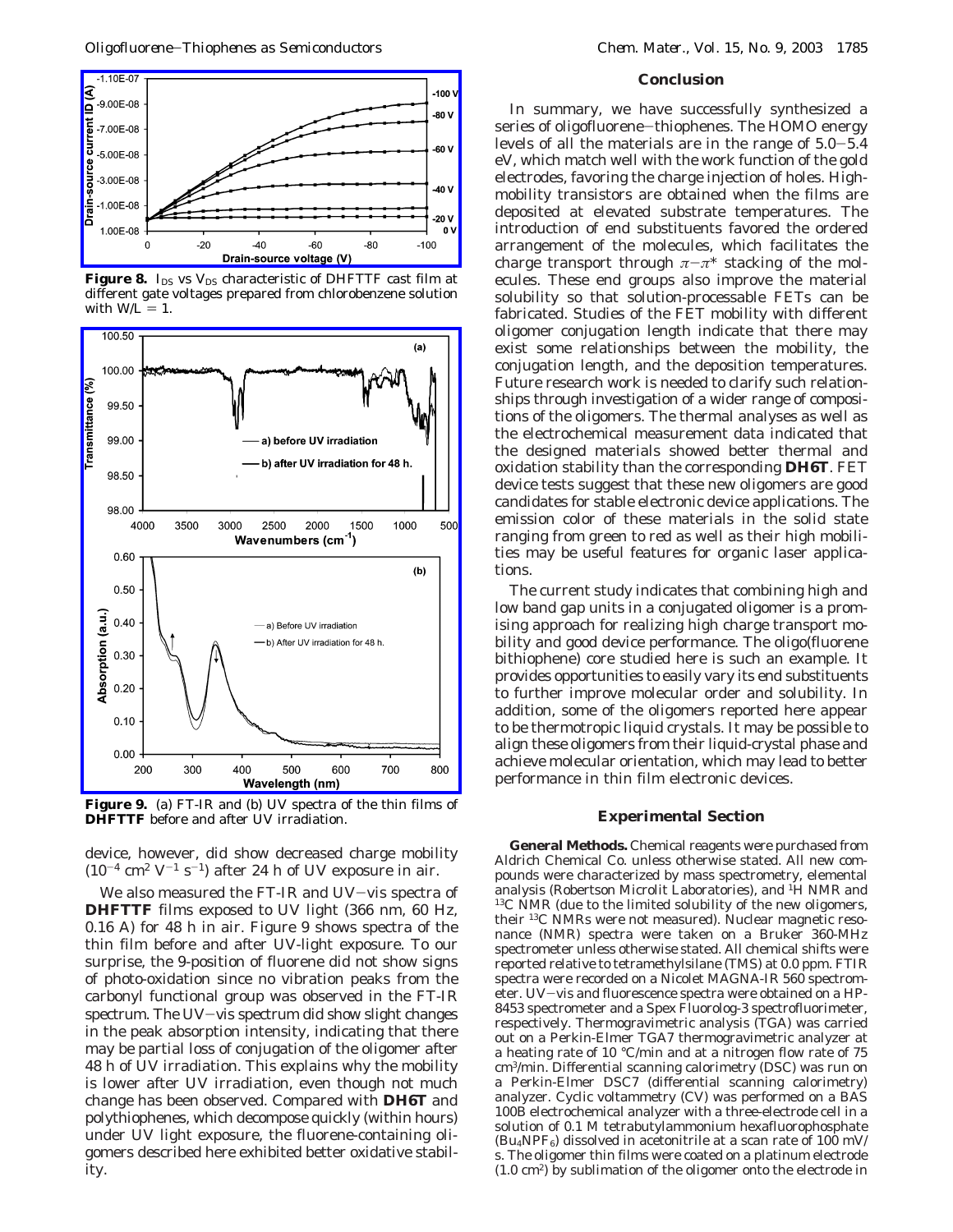a vacuum ( $6 \times 10^{-5}$  mbar). A Pt wire was used as the counter electrode and an  $Ag/AgNO<sub>3</sub>$  (0.1 M) electrode was used as the reference electrode. Its potential was corrected to the saturated calomel electrode (SCE) (0.31 V vs SCE) by measuring the ferrocene/ferrocenium couple in this system. The band gaps were derived either from the difference between onset potentials (<sup>echem</sup> $E_g^{\text{onset}} = E_g^{\text{onset}} - E_n^{\text{onset}}$ ) and/or measured according to<br>the onset absorption of  $I_0^{\text{IV}-\text{vio}-\text{NIP}}$  (ept  $E_g^{\text{onset}} = 1240$  (nm) the onset absorption of UV–vis–NIR (<sup>opt</sup>*E*<sup>gnset</sup> = 1240 (nm)/<br>λ<sup>onset</sup> (nm) eV. HOMO and LUMO energies were estimated by the empirical equation:<sup>23</sup> HOMO =  $4.44 + E_{oxa}^{onset}$  (p-doping)<br>and  $1 \text{ LMO} = 4.44 + E_{onset}^{onset}$  (p-doping) and LUMO =  $4.44 + E_{\text{red}}^{\text{onset}}$  (n-doping).

**FET Device Fabrication.** Both "bottom" and "top" contact configurations were used to make the FET devices similar to those previously reported in the literature.<sup>25</sup> The n-doped silicon substrate functions as the gate electrode. A 3000-Å silicon dioxide dielectric layer with a capacitance per unit area of  $1.1 \times 10^{-8}$  F/cm<sup>2</sup> was thermally grown on the gate substrate. For the bottom contact geometry, gold electrodes forming channels of 250- $\mu$ m width (*W*) and 1.5-25- $\mu$ m length (*L*) were photolithographically defined. The semiconductor layer was then deposited over the entire electrode/dielectric surface. For the alternative top contact geometry, gold electrodes were deposited after the semiconductor deposition by using shadow masks with *W/L* of ca. 13-14/1. The organic semiconductors were deposited at a rate of 2–3 Å/s under a pressure of  $\sim$ 2.0  $\times$  10<sup>-6</sup> Torr to a final thickness of 500 Å determined by a quartz crystal monitor. The substrate temperature during deposition was controlled by heating or cooling the copper block where the substrate was mounted. The electrical characteristics were obtained at room temperature in air using a 4145B Hewlett-Packard (HP) semiconductor parameter analyzer. For morphological characterizations, the materials were deposited onto carbon-coated electron microscope grids and  $Si/SiO<sub>2</sub>$  chips simultaneously with the FET devices. X-ray diffraction studies were performed on the chips in the reflection mode at 40 kV and 25 mA. A 2-kW Rigaku X-ray generator was used as a source of Ni-filtered Cu K $\alpha$  radiation. The films on the grids, used for electron microscopy, were shadowed with Pt/C at tan<sup>-1</sup> 0.5 and lightly carbon-coated in a vacuum evaporator before examination using a JEOL transmission electron microscope operated at 100 kV.

**Materials Synthesis.** *2-Hexyl-9H-fluorene.* A Grignard reagent of *n*-hexylmagnesium bromide (0.13 mol), prepared by the reaction of *n*-hexyl bromide (24.6 g, 0.15 mol) with Mg (3.84 g, 0.16 mol) in ether (300 mL), according to ref 26, was added dropwise into a solution of 2-bromo-9*H*-fluorene (25.0 g, 0.102 mol) in ether (250 mL) containing 1,3-bis(diphenylphosphino) propane]dichloronickel(II) (Ni(dppp)<sub>2</sub>Cl<sub>2</sub>) (500 mg, 8 mmol) as a catalyst over a period of 1 h. After refluxing for 20 h, the reaction mixture was quenched with 0.2 M HCl and extracted with ether. The combined ether solution was washed with  $H_2O$ three times, followed by brine, and finally was dried over anhydrous MgSO4. After removal of solvent, the resulting white powder was subjected to purification by flash chromatography using silica gel with hexane as the eluent. Recrystallization from methanol yielded white crystals (23.0 g, yield, 90%). mp 61.5-62.0 °C. MS (EI) *<sup>m</sup>*/*z*: 250 (M+, 100). 1H NMR  $(CDCI_3)$ :  $\delta_H$  7.74 (d,  $J = 7.45$  Hz, 1 H), 7.69 (d,  $J = 7.74$  Hz, 1 H), 7.52 (d, J = 7.38 Hz, 1 H), 7.36-7.35 (m, 1 H), 7.35 (s, 1 H), 7.28-7.26 (m, 1H), 7.11 (d, *J* = 7.70 Hz, 1H), 3.92 (s, 2 H), 2.67 (t, *J* = 7.76 Hz, 2 H), 1.67-1.63 (m, 2 H), 1.38-1.29 H), 2.67 (t, *J* = 7.76 Hz, 2 H), 1.67–1.63 (m, 2 H), 1.38–1.29 (m, 18 H), 0.90 (t, 3 H) ppm. <sup>13</sup>C NMR (CDCl<sub>3</sub>): *δ*c 143.41, 143.10, 141.80, 139.30, 126.99, 126.61, 126.157, 125.03, 124.91, 119.53, 36.79, 36.15, 31.75, 29.02, 22.59, 14.07 ppm. Elemental anal. Found: C, 90.57; H, 8.49. Calcd for  $C_{19}H_{22}$ : C, 91.14; H, 8.86.

*2-Bromo-7-hexyl-9H-fluorene.* The synthesis of this compound is similar to that described in the literature for 2-bromo9*H*-fluorene.27 A mixture of *N*-bromosuccinimide (NBS) (8.9 g, 0.05 mol) and 2-hexyl-9*H*-fluorene (12.5 g, 0.05 mol) in propylene carbonate (100 mL) was heated to 140 °C for 2 h, followed by stirring at room temperature overnight. The mixture was then poured into water (500 mL). The precipitate was filtered, washed with methanol, and dried in air. The crude product was subjected to flash chromatography using silica gel and using hexane as the eluent. Evaporation of the solvent results in 15.7 g of white crystals (yield, 95%). MS (EI) *m*/*z*: 328 (M<sup>+</sup>, 100). <sup>1</sup>H NMR (CDCl<sub>3</sub>):  $\delta$ <sub>H</sub> 7.64 (s, 1 H), 7.80  $(d, J = 7.60$  Hz, 1 H), 7.76  $(d, J = 7.60$  Hz, 1 H), 7.69  $(d, J = 1)$ 7.60 Hz, 1 H), 7.48 (s, 1 H), 7.17 (d,  $J = 7.60$  Hz, 1 H), 3.84 (s, 2 H), 2.65 (t,  $J = 7.56$  Hz, 2 H), 1.67-1.61 (m, 2 H), 1.35-1.28 (m, 18 H), 0.88 (t, 3 H) ppm. 13C NMR (CDCl3): *δ*c 145.1, 143.1, 142.3, 140.8, 138.3, 129.8, 128.1, 127.2, 125.1, 120.8, 119.9, 119.6, 36.63, 36.14, 31.70, 31.71, 28.99, 22.58, 14.05 ppm. Elemental anal. Found: C, 68.97; H, 6.33. Calcd for  $C_{19}H_{21}Br: C, 69.30; H, 6.43.$ 

*2-(7-Hexyl-9H-fluoren-2-yl)-4,4,5,5-tetramethyl-1,3,2-dioxaborolane.* A nitrogen-flushed three-neck round-bottom flask was charged with 2-bromo-7-hexyl-9*H*-fluorene (2.0 g, 6.1 mmol), bis(pinacolato)diboron (1.7 g, 6.7 mmol), potassium acetate (1.96 g, 20.0 mmol), and [1,1′-bis(diphenylphosphino) ferrocene]dichloropalladium (0.16 g, 0.2 mmol), complex with dichloromethane (1:1). Dimethyl sulfoxide (DMSO, 40 mL) was then added and the mixture was bubbled with nitrogen for 15 min. After being heated at 80 °C for 16 h, the reaction mixture was cooled to room temperature and poured into ice water (200 mL). It was then extracted with diethyl ether (20 mL  $\times$  3) and the combined organic layer was dried over anhydrous magnesium sulfate. The solvent was removed by rotary evaporation and the residue was passed through a flash silica gel column with hexane: methylene chloride  $(v/v: 2:1)$  as the eluent to give white crystals (1.41 g, yield, 60%). mp: 74–75 °C. MS<br>(EI) *m*/*z*: 376 (M<sup>+</sup>, 100). <sup>1</sup>H NMR (CDCl<sub>3</sub>): δ<sub>H</sub> 7.95 (s, 1 H), 7.80 (d,  $J = 7.60$  Hz, 1 H), 7.75 (d,  $J = 7.60$  Hz, 1 H), 7.69 (d,  $J = 7.60$  Hz, 1 H), 7.48 (s, 1 H), 7.17 (d,  $J = 7.60$  Hz, 1 H), 3.84 (s, 2 H), 2.66 (t,  $J = 7.56$  Hz, 2 H), 1.67–1.61 (m, 2 H), 3.84 (s, 2 H), 2.66 (t,  $J = 7.56$  Hz, 2 H), 1.67-1.61 (m, 2 H), 1.5-1.28 (m, 1.8 H), 0.88 (t, 3 H) npm, <sup>13</sup>C NMR (CDCl<sub>2</sub>);  $\delta$ c 1.35-1.28 (m, 18 H), 0.88 (t, 3 H) ppm. <sup>13</sup>C NMR (CDCl<sub>3</sub>): *δ*c<br>144 7 144 1 142 3 139 2 133 4 131 1 127 0 125 0 120 0 144.7, 144.1, 142.3, 139.2, 133.4, 131.1, 127.0, 125.0, 120.0, 118.8, 83.61, 36.58, 36.13, 31.66, 31.56, 28.93, 24.84, 22.48, 13.89 ppm. Elemental analy. Found: C, 78.64; H, 8.47; B, 3.09. Calcd for  $C_{25}H_{33}O_{2}B$ : C, 79.79; H, 8.84; B, 2.87.

*5,5*′*-Bis-(7-hexyl-9H-fluoren-2-yl)-2,2*′*-bithiophene (DHFT-TF).* To a solution of 2-(7-hexyl-9*H*-fluoren-2-yl)-4,4,5,5-tetramethyl-1,3,2-dioxaborolane (0.488 g, 1.3 mmol) and 2,2′ dibromobithiophene (0.162 g, 0.5 mmol) dissolved in toluene (5 mL) was added sodium carbonate (1.06 g, 10 mmol) dissolved in water (5 mL) followed by the addition of phasetransfer agent Aliquat 336 (0.4 g, 1.0 mmol). The mixture was bubbled with nitrogen for 15 min. Then, tetrakis(triphenylphosphine)palladium(0) (80 mg, 0.069 mmol) was added. The mixture was heated to 85  $\degree$ C for 3 days under a nitrogen atmosphere. The reaction mixture was cooled to room temperature and poured into methanol (100 mL). The yellow precipitate was filtered off and washed with water and diluted acid (5% HCl), followed by water. The crude product was extracted with methanol overnight and then washed with hot acetone three times (60 mL  $\times$  3) to remove the starting material as well as the monosubstituted byproduct. The product was further purified by vacuum sublimation to give a yellow powder (0.26 g, yield, 79%). mp, decomposes before melts. MS (EI) *m*/*z*: (M+, 662, 90), 331 (M+/2, 100%). 1H NMR (bromobenzene-*d*<sub>5</sub>, 100 °C):  $\delta$ <sub>H</sub> 7.68 (d, *J* = 7.87 Hz, 2 H), 7.64  $(s, 2 H)$ , 7.62 (d,  $J = 7.75$  Hz, 2 H), 7.60 (dd,  $J = 7.87$ , 1.50 Hz, 2 H), 7.30 (dd,  $J = 7.75$  Hz, 1.50 Hz, 2 H), 7.27 (s, 2 H), 7.18 (d,  $J = 3.65$  Hz, 2 H), 7.16 (d,  $J = 3.65$ , 2 H), 3.75 (s, 4 H), 2.68 (t,  $J = 7.51$  Hz, 4 H),  $1.67 - 1.61$  (m, 4 H),  $1.40 - 1.33$  (m, 12 H), 0.88 (t, 6 H) ppm. 1H NMR (500 MHz) (CDCl3, 40 °C): *δ*H 7.97 (s, 2H), 7.82 (d, *J* = 6.90 Hz, 2 H), 7.76 (d, *J* = 6.90 Hz, 2 H), 7.70 (d,  $J = 6.65$  Hz, 2 H), 7.62 (d,  $J = 6.65$ , 2 H),

<sup>(25)</sup> Laquindanum, J. G.; Katz, H. E.; Lovinger, A. J. *J. Am. Chem. Soc*. **1998**, *120*, 664.

<sup>(26)</sup> Li, W.; Katz, H. E.; Lovinger, A. J.; Laquindanum, J. G. *Chem. Mater*. **1999**, *11*, 458.

<sup>(27)</sup> Ross, S. D.; Finkelstein, M.; Petersen, R. C. *J. Am. Chem. Soc*. **1958**, *80*, 4327.